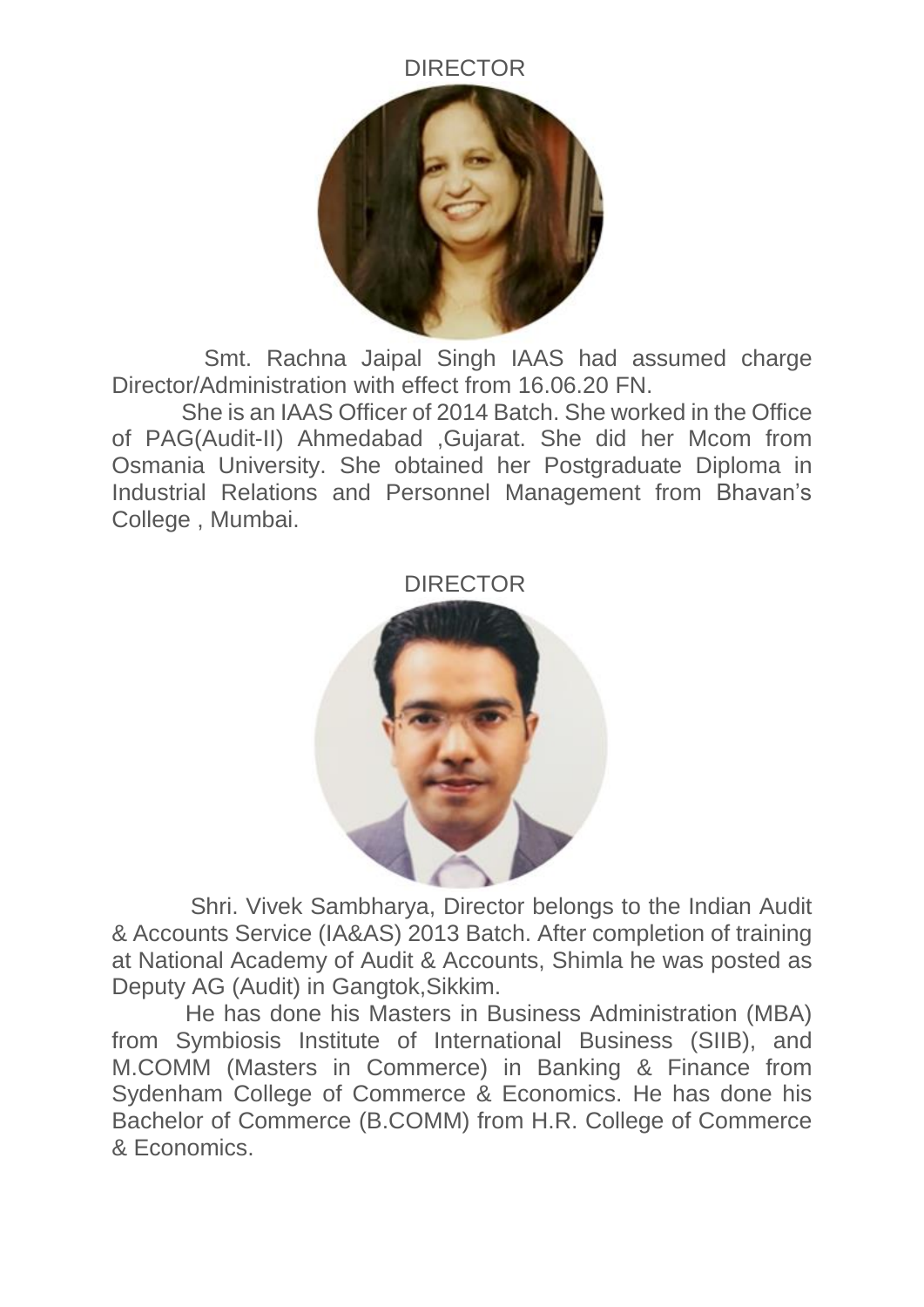## DIRECTOR



Shri Padmakar Kushwaha is an IA&AS Officer of 2012 Batch. Educationally, he is M.Sc. (Physics) from University of Delhi. On transfer from the office of the Principal Accountant General (Audit) Assam, Guwahati, he joined this office on 3<sup>rd</sup> February 2021 as Director of Income Tax Revenue Audit-II.

He joined the Indian Audit and Accounts Department (IAAD) on 03.09.2012. Before joining IAAD, he worked in EPFO, Ministry of Labour & Employment as Assistant Provident Fund Commissioner from 13.02.2006 to 12.12.2009 and thereafter in Indian Railways Personnel Service (IRPS), Ministry of Railways as Assistant Personnel Officer from 14.12.2009 to 31.08.2012.



Shri P K Lalu